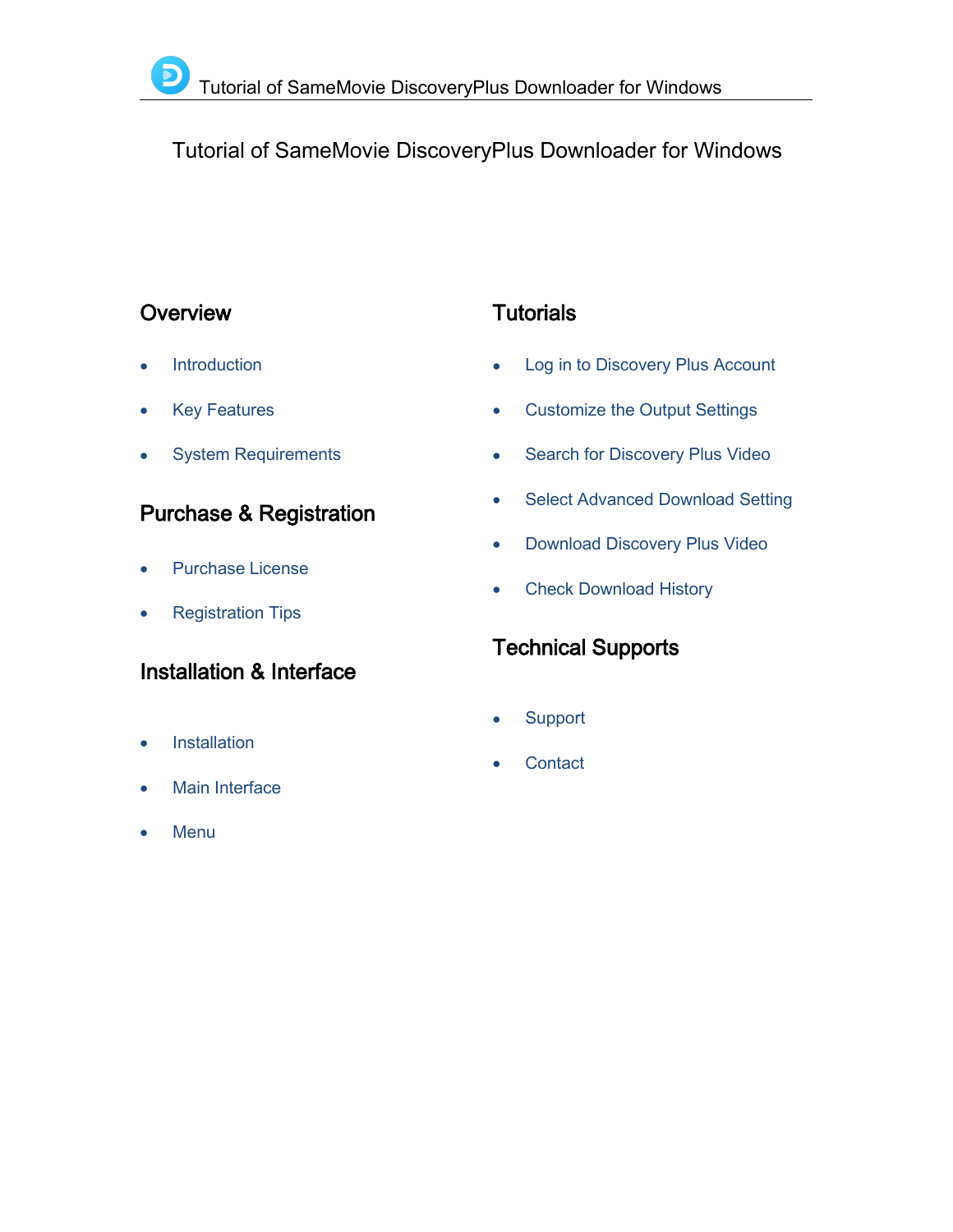### **Overview**

- [Introduction](#page-1-3)
- Key [Features](#page-1-4)
- <span id="page-1-3"></span>System [Requirements](#page-1-5)

### <span id="page-1-0"></span>Introduction

SameMovie [DiscoveryPlus](https://www.samemovie.com/discoveryplus-video-downloader.html) Downloader for Windows is an all-rounder tool through which you can download movies and shows from Discovery Plus on your computer. Moreover, the DiscoveryPlus Video Downloader supports exporting no-ads MP4/MKV files with available subtitles and a picture quality of up to 1080P, so you can enjoy many movies with cinema-like qualities from your home and any media player.

### <span id="page-1-4"></span><span id="page-1-1"></span>Key Features

- Download Discovery+ Video in 1080P.
- Convert Discovery+ Video as MP4/MKV.
- <span id="page-1-5"></span><span id="page-1-2"></span>Save Multi-language Subtitles and Audio Tracks.
- Support up to 24 languages.

### System Requirements

- Windows 7, 8, 8.1, 10, 11 (32 bits & 64 bits).
- 1GHz processor or above.
- 512 megabytes (MB) or higher RAM.
- 1024\*768 resolution display or higher Monitor.
- 1GB of available hard-disk space or higher.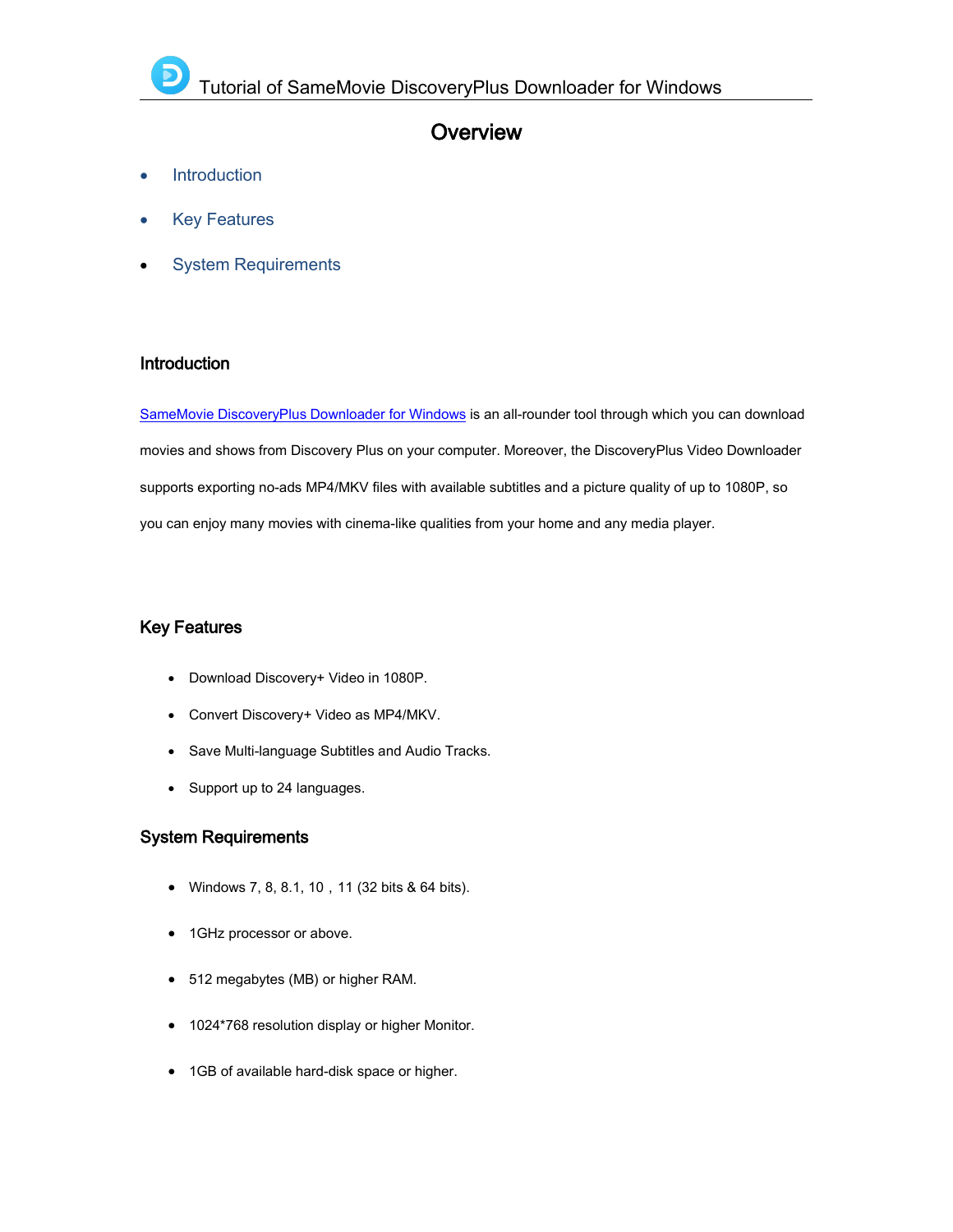### Purchase & Registration

- Purchase SameMovie [DiscoveryPlus](#page-2-2) Downloader for Windows
- Register SameMovie [DiscoveryPlus](#page-2-3) Downloader for Windows

#### <span id="page-2-2"></span><span id="page-2-0"></span>Purchase SameMovie DiscoveryPlus Downloader for Windows

SameMovie offers three subscription plans: Monthly, Yearly, and Lifetime plans.

Quick Link: To purchase a license key for Discovery Plus Video Downloader for Windows, please visit [here.](https://www.samemovie.com/discoveryplus-video-downloader/buynow.html)

#### 1. Why should I buy SameMovie DiscoveryPlus Downloader?

SameMovie DiscoveryPlus Downloader is a shareware, and the trial version only allows you to download the first 5 minutes of each video in HD quality. To get the full video, please purchase a license. After the purchase, you will be provided with your Registration Email and Registration key which will unlock the trial version limitation.

#### 2. What Benefits do we have after Registration?

- Unlimited use during the subscription period without any function restrictions.
- FREE upgrades to the latest versions of the same product.
- FREE technical support.

#### <span id="page-2-3"></span><span id="page-2-1"></span>Register SameMovie DiscoveryPlus Downloader for Windows

Step 1: Run SameMovie DiscoveryPlus Downloader on PC. First you should click the Menu icon **Doma** or the Key icon on the upper right, and then select Register option to register your program.

Step 2: Please fill in the blanks with the Registration Email and Registration Code. You can use keyboard shortcuts to copy (Ctrl+C) and paste (Ctrl+V) your license in the registration window.

| Registration |                                                  |        |
|--------------|--------------------------------------------------|--------|
|              | Please enter your new license, or buy a new one. |        |
| E-Mail:      | $\boxtimes$                                      |        |
| Code:        | P                                                |        |
|              | Confirm                                          |        |
|              |                                                  | Cancel |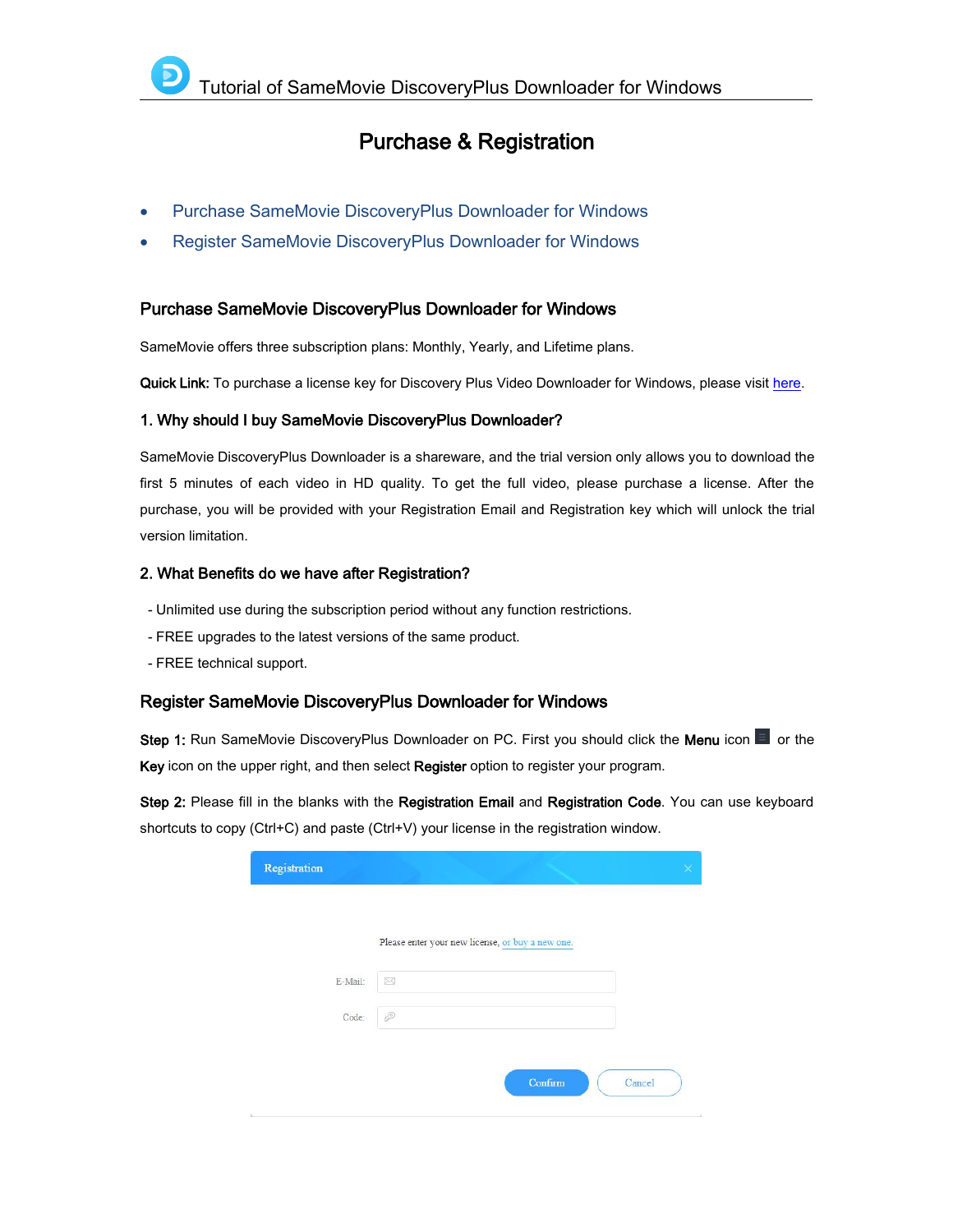

Step 3: After finishing the Registration, the limitation of the trial version will be removed.



#### Notice:

1. Your computer should be connected with the Internet.

2. Make sure both the Registration Email and Registration key are provided by our company after you pay the registration fee. If you have not paid, please click Buy Now to purchase.

3. Please make sure Registration Email and Registration key you entered are both completely and correctly, if not, an error message will pop up as below:

|         | Please enter your new license, or buy a new one. |
|---------|--------------------------------------------------|
| E-Mail: | ×                                                |
| Code:   |                                                  |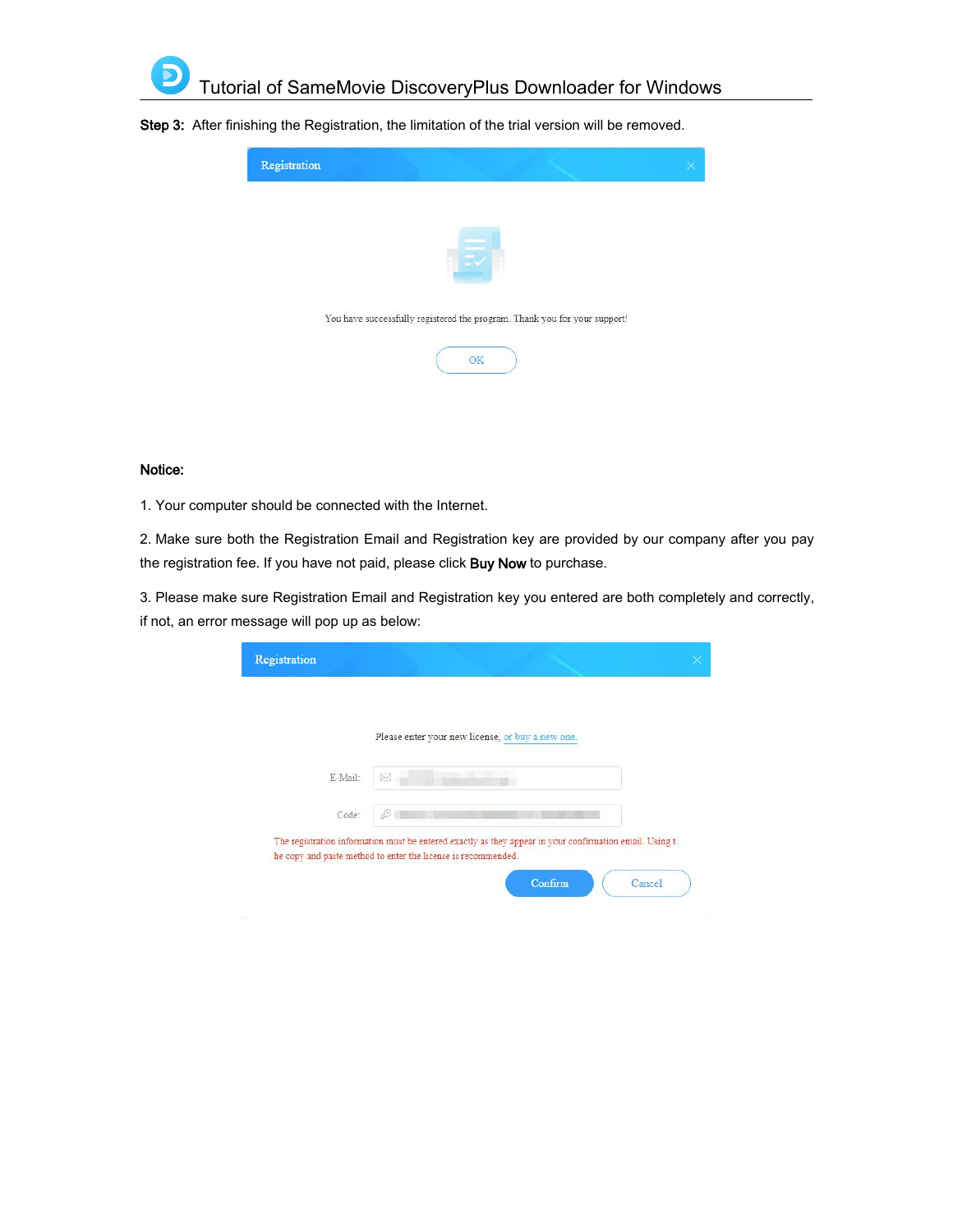### **Installation & Interface**

- [Installation](#page-4-2)
- Main [Interface](#page-4-3)
- [Menu](#page-5-1)

### <span id="page-4-2"></span><span id="page-4-0"></span>Installation

To install this product, please refer to the following steps:

1.Download the latest version of SameMovie DiscoveryPlus Downloader through [Download](https://www.samemovie.com/download.html) Center.

2.Double-click the discoveryplus-video-downloader.exe file to accomplish a "single-click install".

3.After installing, you can double-click SameMovie icon to launch the program.

### <span id="page-4-3"></span><span id="page-4-1"></span>Main Interface

Launch SameMovie for Windows and you will see the main interface as below:

| SameMovie<br>Discovery Plus Video Downloader | 叫<br>Download                                                              | Library<br>₩                                                                                   | ි                     | $\Box$<br>$\propto$<br>$\frac{1}{2} \left( \frac{1}{2} \right) \left( \frac{1}{2} \right) \left( \frac{1}{2} \right) \left( \frac{1}{2} \right) \left( \frac{1}{2} \right) \left( \frac{1}{2} \right) \left( \frac{1}{2} \right) \left( \frac{1}{2} \right) \left( \frac{1}{2} \right) \left( \frac{1}{2} \right) \left( \frac{1}{2} \right) \left( \frac{1}{2} \right) \left( \frac{1}{2} \right) \left( \frac{1}{2} \right) \left( \frac{1}{2} \right) \left( \frac{1}{2} \right) \left( \frac$ |
|----------------------------------------------|----------------------------------------------------------------------------|------------------------------------------------------------------------------------------------|-----------------------|---------------------------------------------------------------------------------------------------------------------------------------------------------------------------------------------------------------------------------------------------------------------------------------------------------------------------------------------------------------------------------------------------------------------------------------------------------------------------------------------------|
|                                              |                                                                            |                                                                                                |                       |                                                                                                                                                                                                                                                                                                                                                                                                                                                                                                   |
|                                              | SameMovie DiscoveryPlus Video Downloader<br>Paste video URL here or search |                                                                                                | Q                     |                                                                                                                                                                                                                                                                                                                                                                                                                                                                                                   |
|                                              | Search video by name or                                                    |                                                                                                |                       |                                                                                                                                                                                                                                                                                                                                                                                                                                                                                                   |
|                                              | ெ<br><b>BDB</b><br>Discovery+<br>$\leftarrow$<br>$\rightarrow$<br>$\sigma$ | copy link and paste it above<br>$\times$<br>$+$<br>https://www.discoveryplus.com/show/love-off |                       |                                                                                                                                                                                                                                                                                                                                                                                                                                                                                                   |
|                                              |                                                                            |                                                                                                |                       |                                                                                                                                                                                                                                                                                                                                                                                                                                                                                                   |
|                                              |                                                                            |                                                                                                | <b>PRIVACY POLICY</b> |                                                                                                                                                                                                                                                                                                                                                                                                                                                                                                   |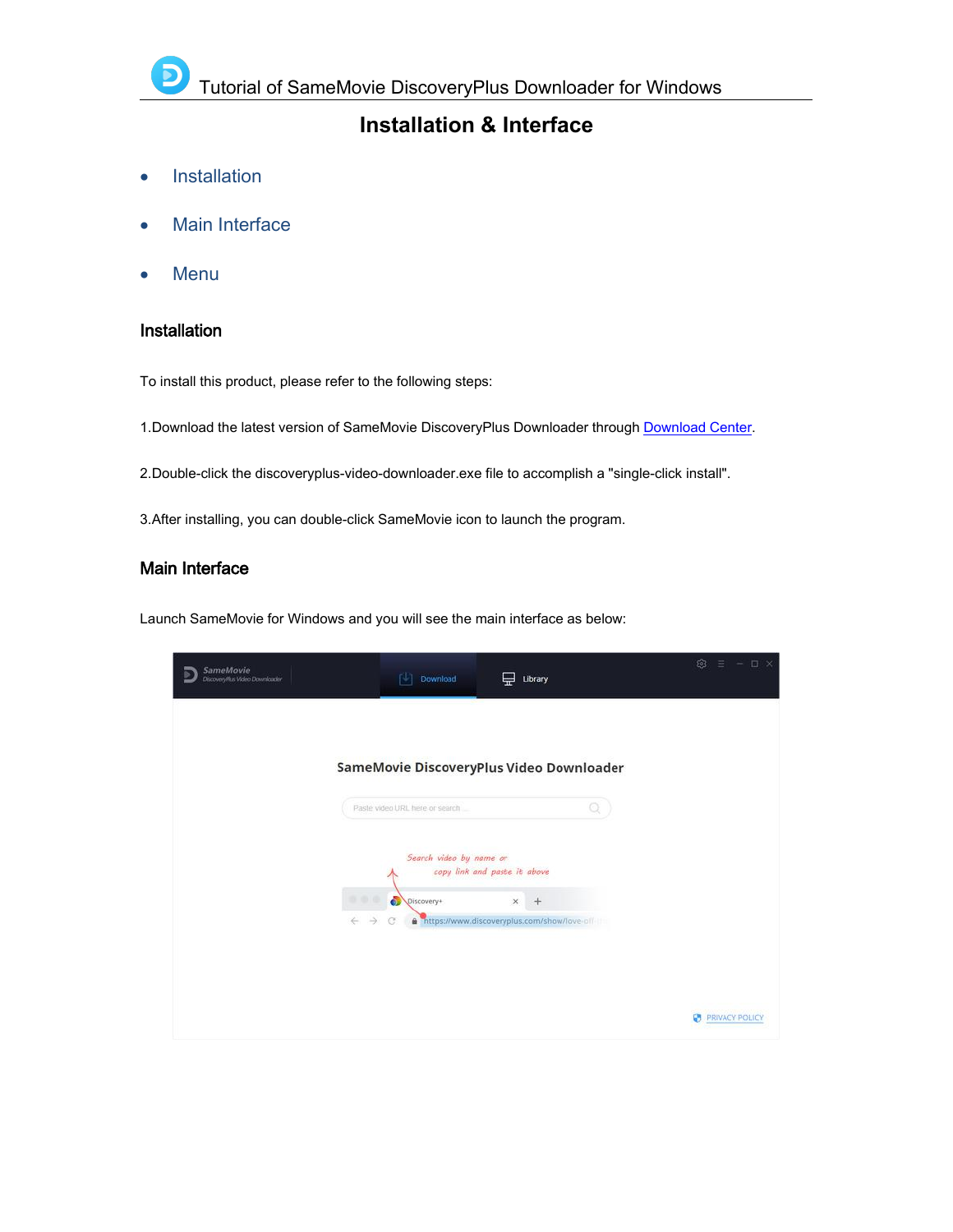<span id="page-5-1"></span><span id="page-5-0"></span>

### Menu

Click the Menu button on the upper-right corner, and you will see a dialogue as below:

| SameMovie<br>Discovery Plus Video Downloader | Download<br>ГJ.                | Library                                                        | tő.<br>$\Box$<br>$\propto$<br>- |
|----------------------------------------------|--------------------------------|----------------------------------------------------------------|---------------------------------|
|                                              |                                | SameMovie DiscoveryPlus Video Downloader                       |                                 |
|                                              | Paste video URL here or search |                                                                |                                 |
|                                              | Search video by name or        | copy link and paste it above                                   |                                 |
| DDD<br>$\rightarrow$<br>$\leftarrow$         | ō<br>Discovery+<br>G.          | $\times$<br>$+$<br>https://www.discoveryplus.com/show/love-off |                                 |
|                                              |                                |                                                                |                                 |
|                                              |                                |                                                                | <b>PRIVACY POLICY</b>           |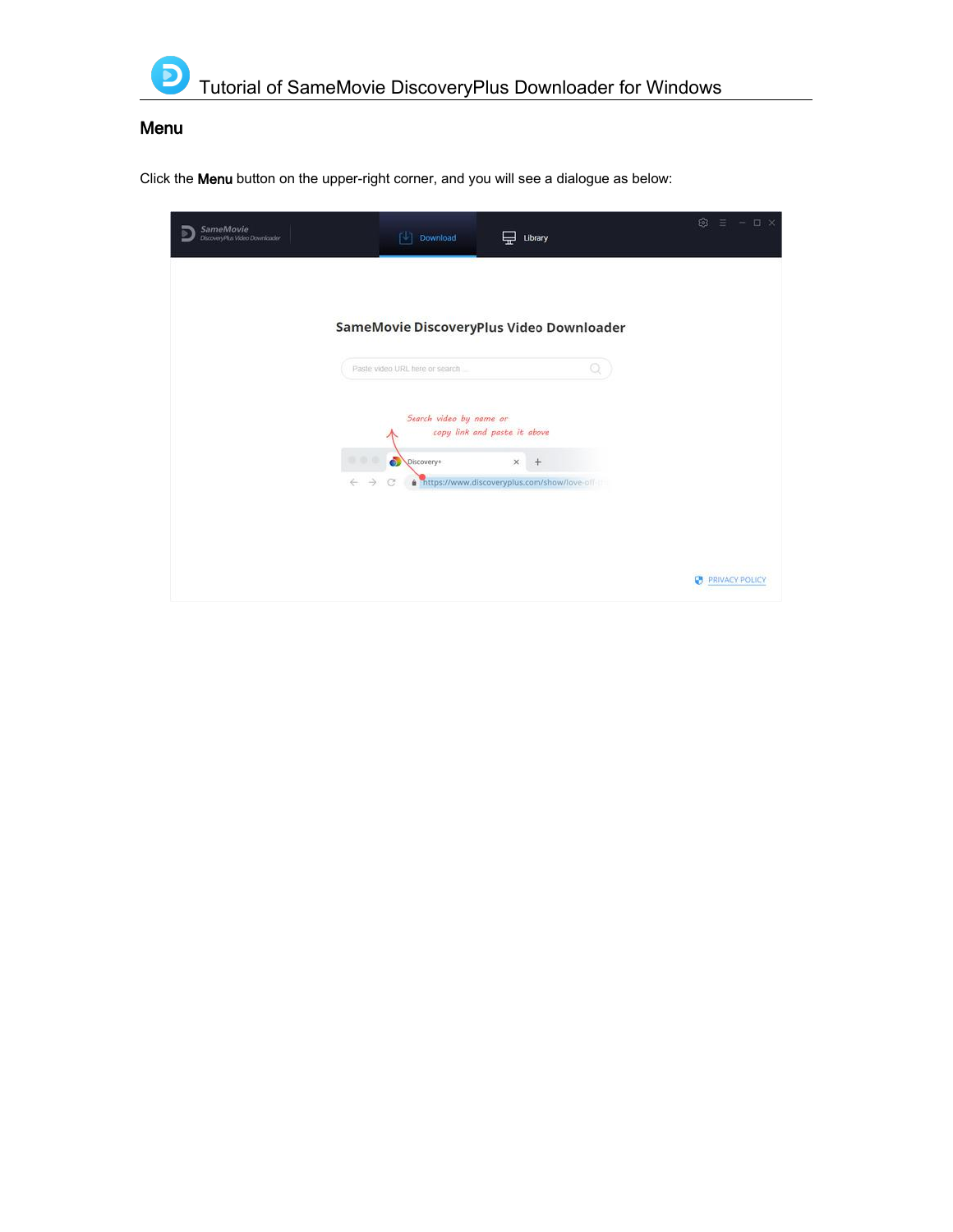### **Tutorials**

• Log in to [Discovery](#page-6-1) Plus Account

Λ

- [Customize](#page-7-2) the Output Settings
- Search for [Discovery](#page-7-3) Plus Video
- Select Advanced [Download](#page-8-2) Setting
- **•** [Download](#page-8-1) Discovery Plus Video
- Check [Download](#page-9-1) History

### <span id="page-6-1"></span><span id="page-6-0"></span>Step 1: Log in to Discovery Plus Account

Run SameMovie DiscoveryPlus Downloader firstly, then input any word in the search box and hit Enter on the keyboard, then a window will pop up asking you to log in with Discovery Plus account.

| SameMovie<br>DiscoveyPlus Video Downloader<br>ь | discovery+                      |                                         |                       | Sign Up                  | $\equiv$<br>日 ×<br>$\frac{1}{2}$ |
|-------------------------------------------------|---------------------------------|-----------------------------------------|-----------------------|--------------------------|----------------------------------|
|                                                 | Email*                          | Sign In<br>* indicates a required field |                       |                          |                                  |
|                                                 | Password *                      |                                         |                       |                          |                                  |
|                                                 |                                 | Sign In<br>Forgot Password?             |                       |                          |                                  |
|                                                 | <b>Student Subscription</b>     | Gifting<br>Help                         | <b>Privacy Notice</b> | Visitor Agreement        |                                  |
|                                                 | CA Do Not Sell My Personal Info | California Privacy Notice               | <b>TV Ratings</b>     | <b>Closed Captioning</b> | <b>RIVACY POLICY</b>             |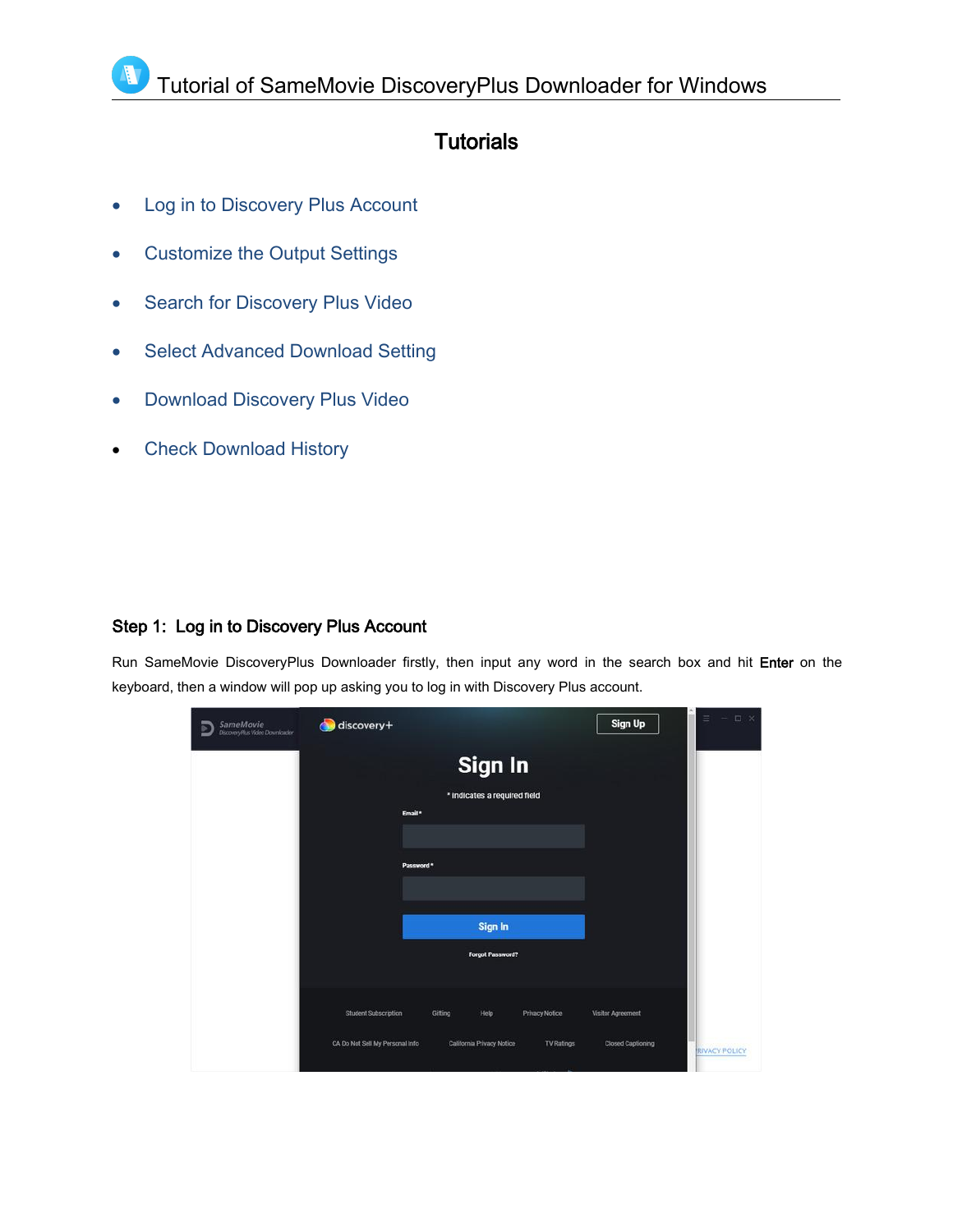### <span id="page-7-2"></span><span id="page-7-0"></span>Step 2: Customize the Output Settings

Click the Setting icon in the upper right corner, followed that the setting window will pop up. Here you can customize the video output format (MP4/MKV), video quality (High, Medium, Low), output path, and select the language of audio tracks and subtitles, etc.

| SameMovie<br>DiscoveryPlus Video Downloader<br>ь | discovery+                      |                                                | Sign Up                  | $\equiv$ $ \Box$ $\times$ |
|--------------------------------------------------|---------------------------------|------------------------------------------------|--------------------------|---------------------------|
|                                                  | Email *                         | Sign In<br>* indicates a required field        |                          |                           |
|                                                  | Password *                      |                                                |                          |                           |
|                                                  |                                 | Sign In<br>Forgot Password?                    |                          |                           |
|                                                  | <b>Student Subscription</b>     | Gifting<br>Help<br><b>Privacy Notice</b>       | Visitor Agreement        |                           |
|                                                  | CA Do Not Sell My Personal Info | California Privacy Notice<br><b>TV Ratings</b> | <b>Closed Captioning</b> | <b>RIVACY POLICY</b>      |

### <span id="page-7-3"></span><span id="page-7-1"></span>Step 3: Search for Discovery Plus Video

Enter a video's name or copy and paste the URL from the Discovery Plus web player into the search bar, and hit "Enter" to find the videos that you want to download.

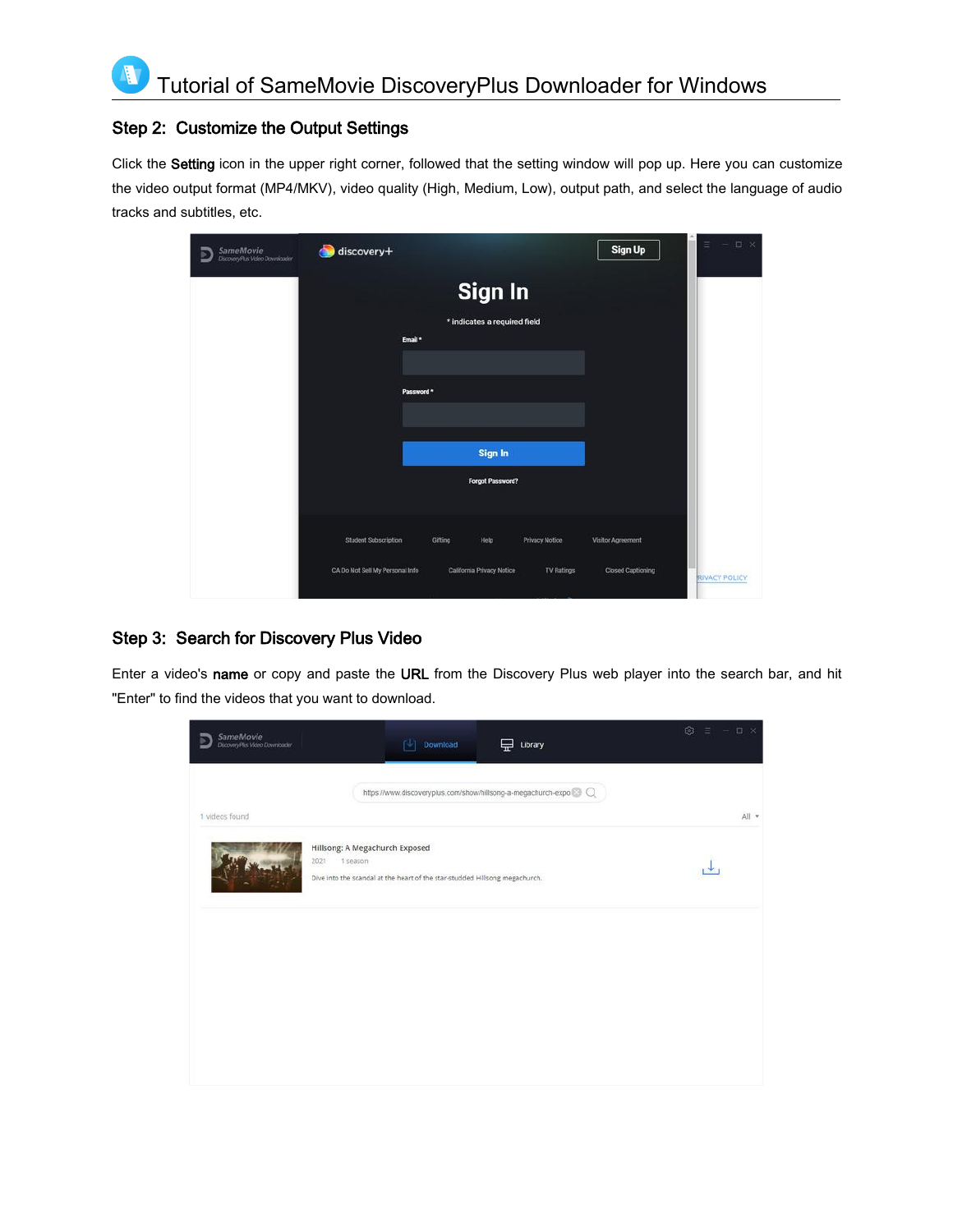### <span id="page-8-2"></span><span id="page-8-0"></span>Step 4: Select Advanced Download Setting

SameMovie offers the advanced download option that allows you to select specific video quality with different bitrate,

as well as the language of audio tracks and subtitles. For movies, you will see the  $\frac{1}{100}$  icon next to the  $\frac{1}{100}$  icon. For

TV shows, click the Download icon and select the episodes that you want to download from the pop-up window, then

the Advanced Download button will show at the bottom left of the window.

| SameMovie<br>Discovery Plus Video Downloader |                          | Download                                                                                                 |          | Library    |          |           | 53<br>$-$ 0 $\times$       |
|----------------------------------------------|--------------------------|----------------------------------------------------------------------------------------------------------|----------|------------|----------|-----------|----------------------------|
| Settings                                     |                          |                                                                                                          |          |            |          | $\times$  |                            |
|                                              | <b>Download Settings</b> | <b>Account Settings</b>                                                                                  |          | Advanced   |          |           |                            |
|                                              | Video Format:            | MP4                                                                                                      | ×        |            |          |           |                            |
|                                              | Video Quality:           | High                                                                                                     | ×        |            |          |           |                            |
|                                              | Audio Language:          | English<br>Save AD (Audio Description) if available<br>Save 5.1 surround audio track, if any             | ×.       | $^{\circ}$ |          |           |                            |
|                                              | Subtitle Language:       | English                                                                                                  | $\omega$ | $\odot$    |          |           |                            |
|                                              | Save Subtitle as:        | Internal subtitles                                                                                       |          |            |          |           |                            |
|                                              | Output Folder:           | C:\Users\Anvsoft\Documents\SameMovie Dit<br>Put the computer to sleep after finishing the download queue |          |            | $\alpha$ |           |                            |
|                                              |                          |                                                                                                          |          |            |          | $\bullet$ |                            |
|                                              |                          |                                                                                                          |          |            |          |           | <b>PRIVACY POLICY</b><br>B |

### <span id="page-8-1"></span>Step 5: Download Discovery Plus Video

Click the Download icon to start downloading videos, the program will download the selected videos to the computer one by one.

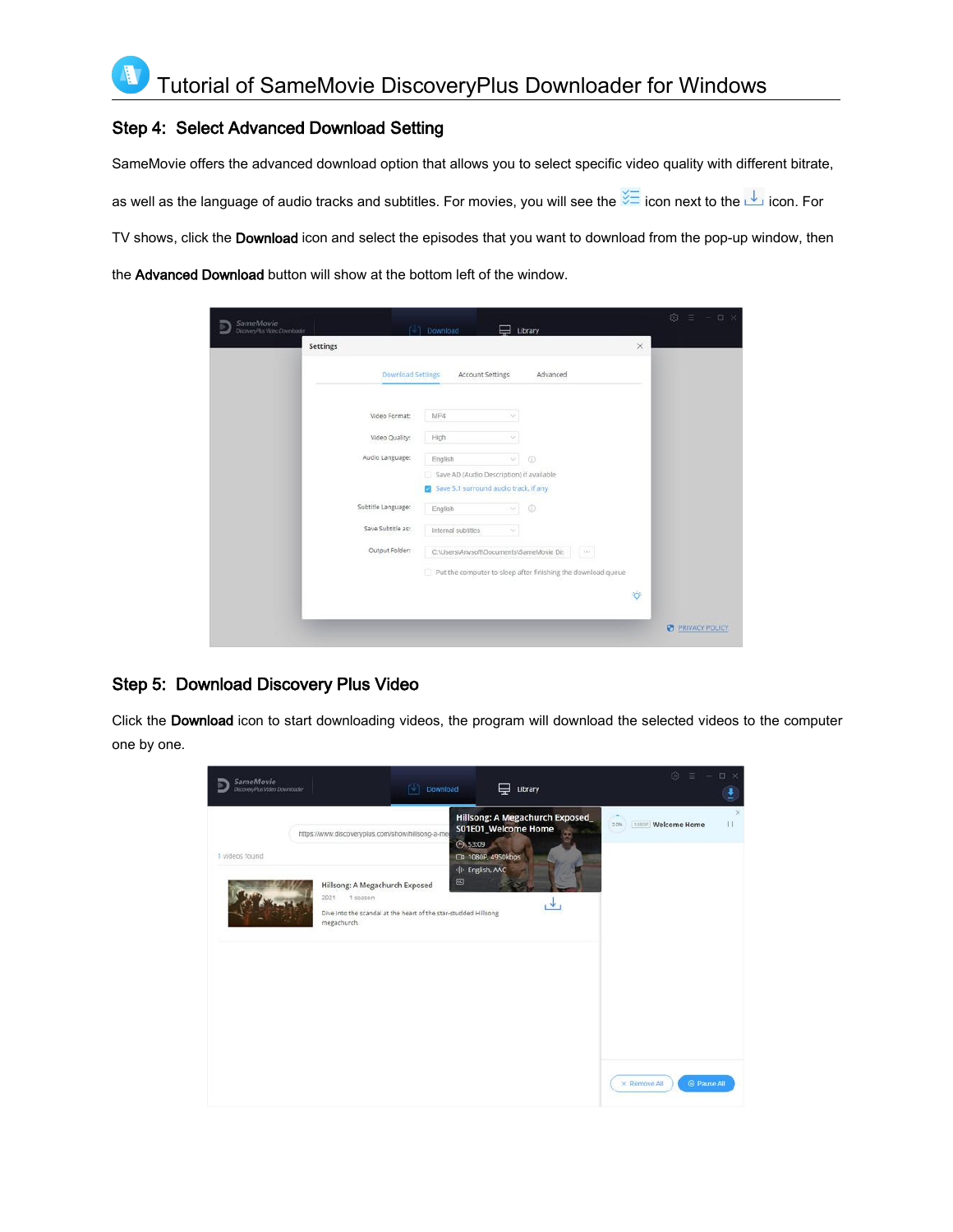### Step 6: Check Download History

<span id="page-9-1"></span><span id="page-9-0"></span>Ą

After downloading, you can check what you have downloaded by clicking the Library tab. Here you can find the record of all video files.

| SameMovie<br>DiscoveyPlus Video Downloader | 凹                   | Download | $\Box$ Library         |         | $\circledcirc$ $\equiv$ - $\Box$ $\times$ |                 |
|--------------------------------------------|---------------------|----------|------------------------|---------|-------------------------------------------|-----------------|
| All Downloaded (1)                         |                     |          |                        |         | C Search                                  | $\triangledown$ |
| Today (1)                                  |                     |          |                        |         |                                           |                 |
| Recently 7 days (1)<br>Latest 30 days (1)  | <b>Welcome Home</b> |          | Hillsong: A Megachurch | 23 mins | $1.8$ GB                                  |                 |
|                                            |                     |          |                        |         |                                           |                 |